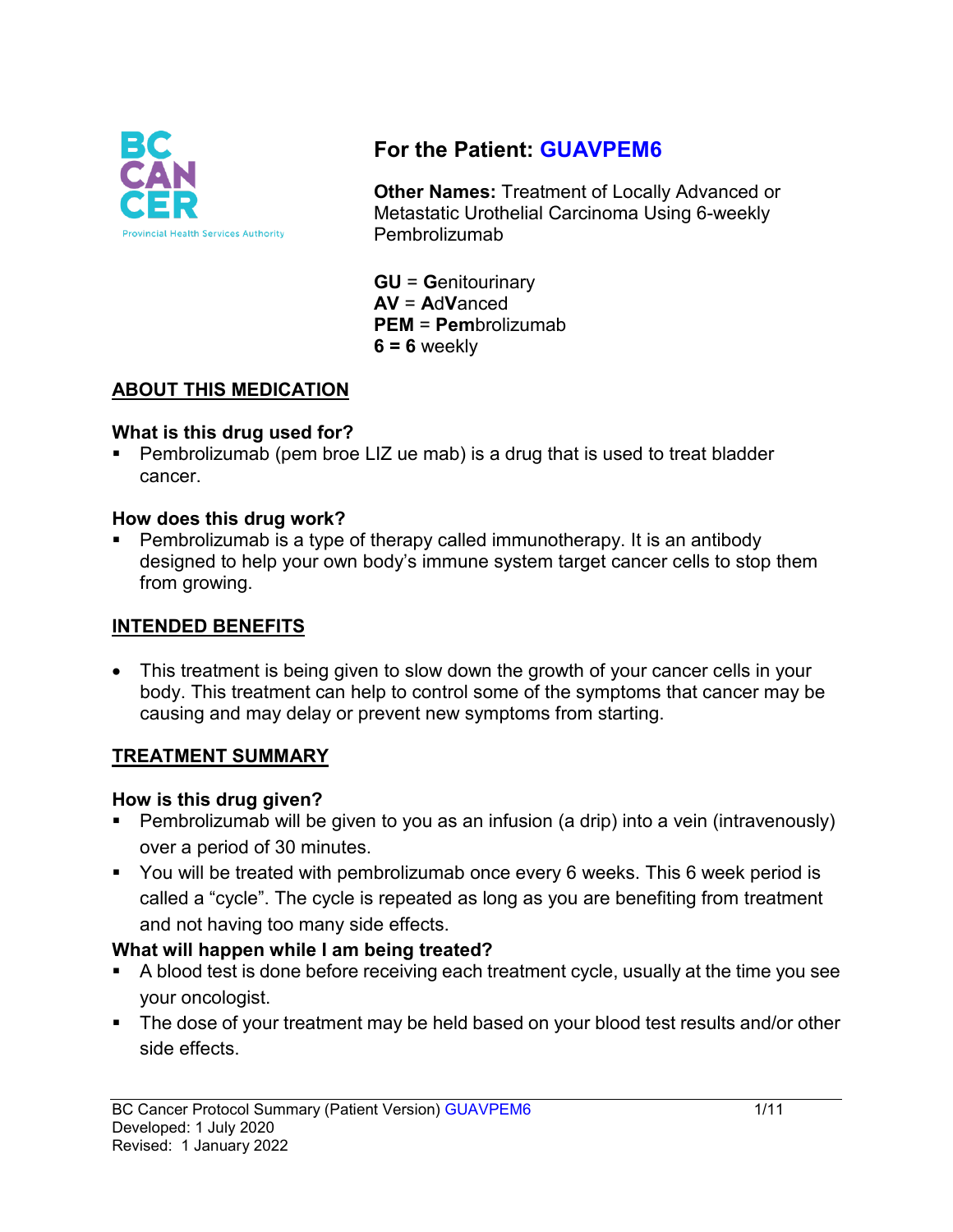#### **OTHER INSTRUCTIONS**

*It is very important to report side effects immediately to your doctor. Do not manage side effects at home without speaking with your doctor. Be aware that symptoms may be delayed and can develop months after your last dose. If other doctors are involved in your care it is important they know you are on these treatments and the autoimmune side effects they can cause.*

#### **What other drugs or foods can interact with pembrolizumab?**

- Other drugs may interact with pembrolizumab. Check with your doctor or pharmacist before you start or stop taking any other drugs including all prescription and nonprescription medicines, steroids or other medicines that lower your immune response, vitamins, and herbal supplements.
- The drinking of alcohol (in small amounts) does not appear to affect the safety or usefulness of pembrolizumab.

### **Other important things to know:**

- **Before you are given pembrolizumab**, talk to your doctor or pharmacist if you:
	- $\circ$  have an active condition where your immune system attacks your body (autoimmune disease), such as ulcerative colitis, Crohn's disease, lupus, rheumatoid arthritis or sarcoidosis.
	- $\circ$  take other medicines that make your immune system weak. Examples of these may include steroids, such as prednisone or dexamethasone.
	- o had an organ transplant, such as a kidney transplant.
	- o have any other medical conditions.
- It is very important to tell your doctor immediately if you have, or develop, any of the symptoms listed under **Serious Side Effects. Do not try to treat or diagnose symptoms yourself.**
- You may have a **transient worsening of disease** before the tumour shrinks.
- Pembrolizumab may damage sperm and may harm the baby if used during pregnancy. You must use **birth control** while being treated with pembrolizumab and for at least **4 months** after your last dose. Tell your doctor right away if you or your partner becomes pregnant.
- Pembrolizumab may pass into your breast milk. **Do not breastfeed** during treatment
- **Tell** doctors or dentists that you are being treated with pembrolizumab before you receive any treatment from them. You should carry the BC Cancer *wallet card* for pembrolizumab to alert health providers.
- *Do not receive any immunizations before discussing with your doctor*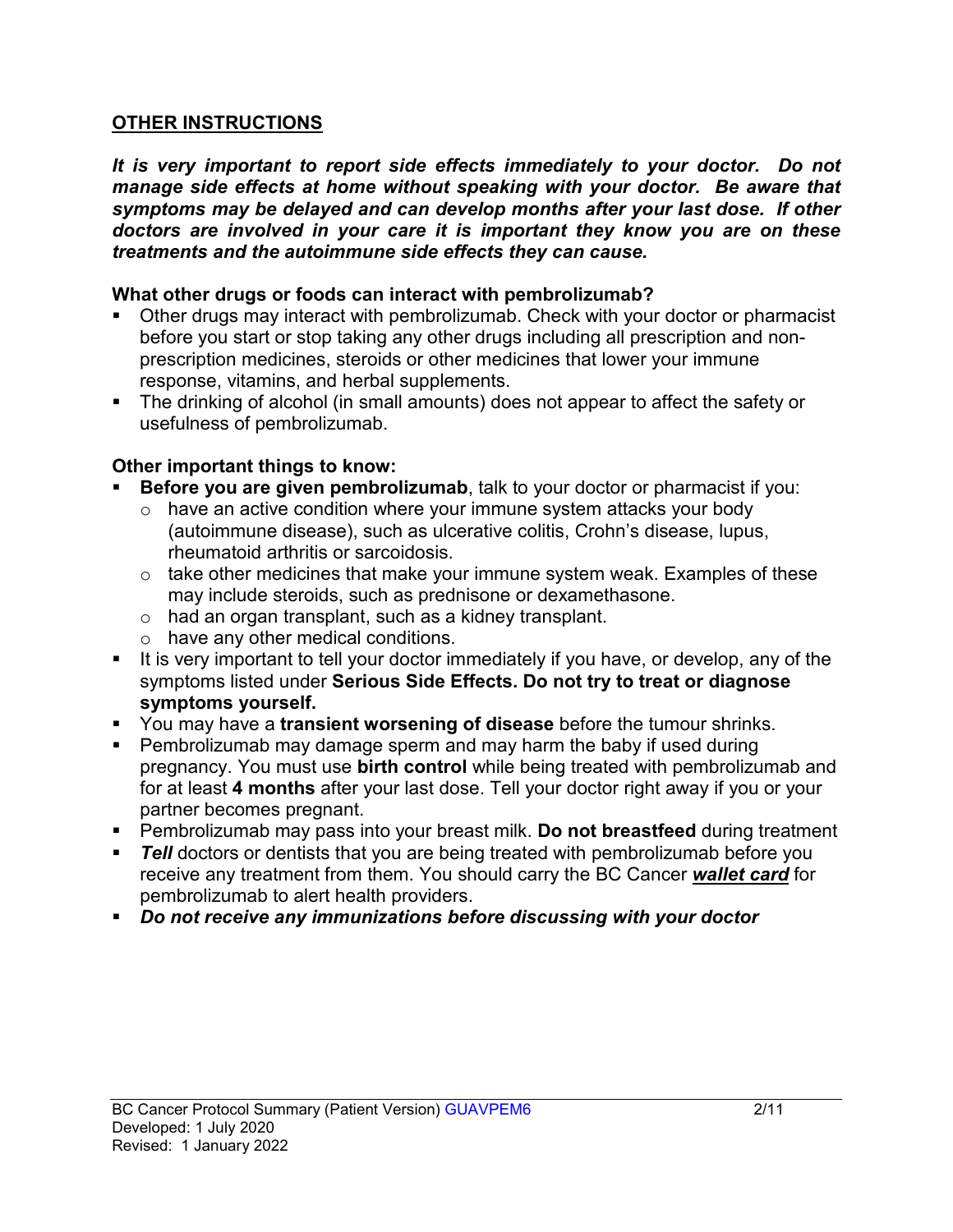## **SIDE EFFECTS AND WHAT TO DO ABOUT THEM**

# **Pembrolizumab may cause serious immune reactions against your own body (autoimmune) affecting many parts.**

# **Are there any risks?**

Unexpected and unlikely side effects can occur with any drug treatment. The ones listed below are particularly important for you to be aware of as they are directly related to the common actions of the drug in your treatment plan.

# **What is the most important information I should know about SERIOUS SIDE EFFECTS?**

- Pembrolizumab can cause serious side effects in many parts of your body. These side effects are most likely to begin during treatment; however, side effects can show up months after your last treatment with pembrolizumab.
- **Tell** your doctor as soon as possible if you have any of serious side effects listed in the table below or your symptoms get worse.
- **Do not try to treat or diagnose symptoms yourself**. Getting medical treatment right away may keep the problem from becoming more serious.

The following side effects were most frequently reported:

# **Very common (more than 1 in 10 people)**

- diarrhea
- itching, rash
- joint pain
- feeling tired
- feeling less hungry
- cough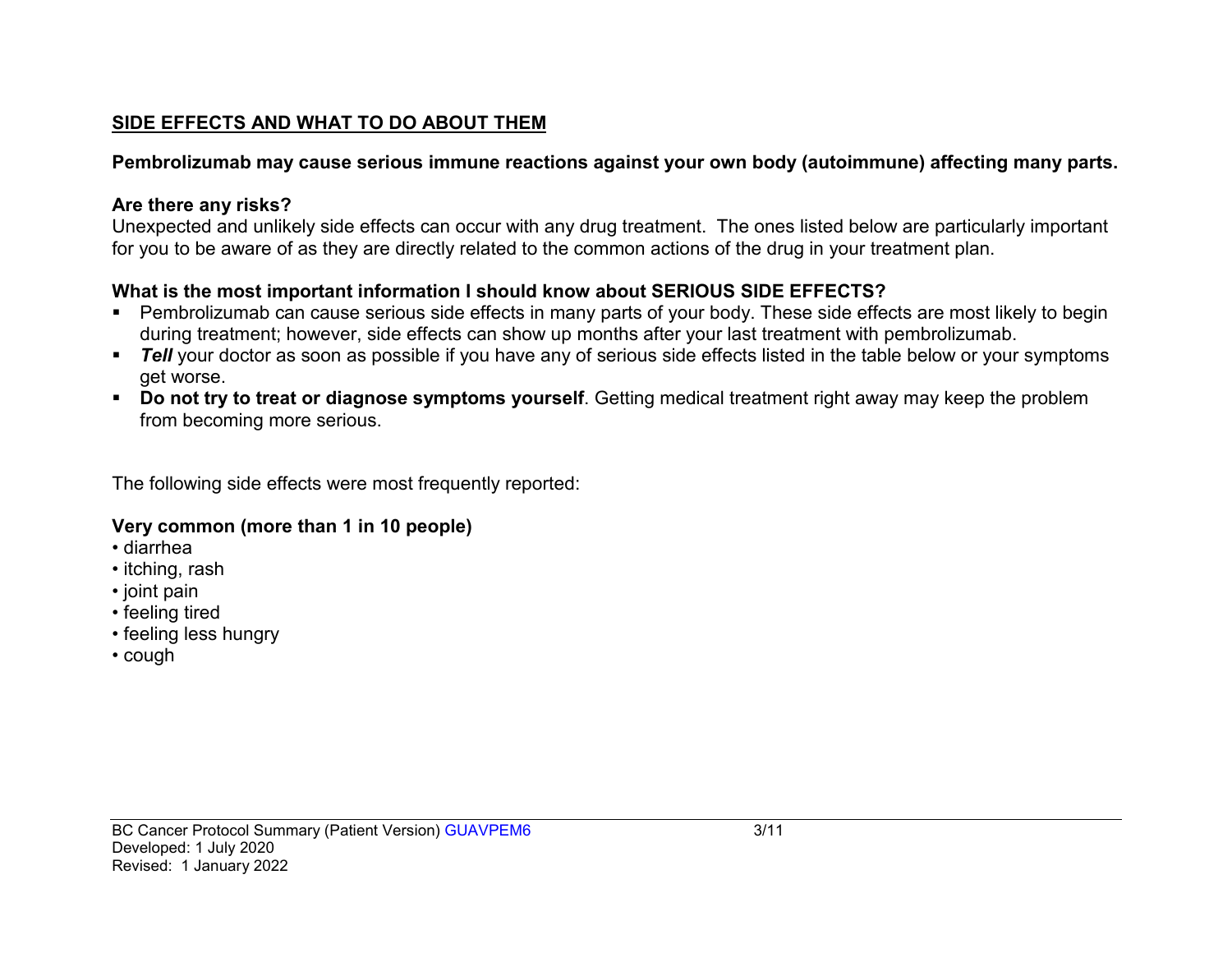| <b>SERIOUS SIDE EFFECTS</b>                                                             | How common is it?      |
|-----------------------------------------------------------------------------------------|------------------------|
| Inflammation of the intestines (colitis)                                                | Common                 |
| Symptoms may include:                                                                   |                        |
| diarrhea (loose stools) or more bowel movements than usual. Do not treat the diarrhea   | (less than 1 in 10 but |
| yourself.                                                                               | more than 1 in 100)    |
| blood or mucus in stools or dark, tarry, sticky stools                                  |                        |
| severe stomach pain (abdominal pain) or tenderness                                      |                        |
| Inflammation of the thyroid gland (hyperthyroidism, hypothyroidism)                     | Common                 |
| Symptoms may include:                                                                   |                        |
| rapid heart beat                                                                        | (less than 1 in 10 but |
| weight loss or gain                                                                     | more than 1 in 100)    |
| increased sweating                                                                      |                        |
| water retention (edema)                                                                 |                        |
| hair loss<br>$\bullet$                                                                  |                        |
| feeling cold                                                                            |                        |
| constipation or diarrhea                                                                |                        |
| your voice gets deeper                                                                  |                        |
| muscle aches                                                                            |                        |
| changes in sleep patterns                                                               |                        |
| Inflammation of the pituitary gland (hypophysitis, hypopituitarism, including secondary | Common                 |
| adrenal insufficiency)                                                                  |                        |
| Symptoms may include:                                                                   | (less than 1 in 10 but |
| weight loss                                                                             | more than 1 in 100)    |
| fatigue and tiredness                                                                   |                        |
| increased sweating, hot flashes                                                         |                        |
| hair loss (includes facial and pubic)                                                   |                        |
| feeling cold<br>$\bullet$                                                               |                        |
| headaches that will not go away or unusual headache                                     |                        |
| decreased sex drive                                                                     |                        |
| vision problems                                                                         |                        |
| excessive thirst and urination                                                          |                        |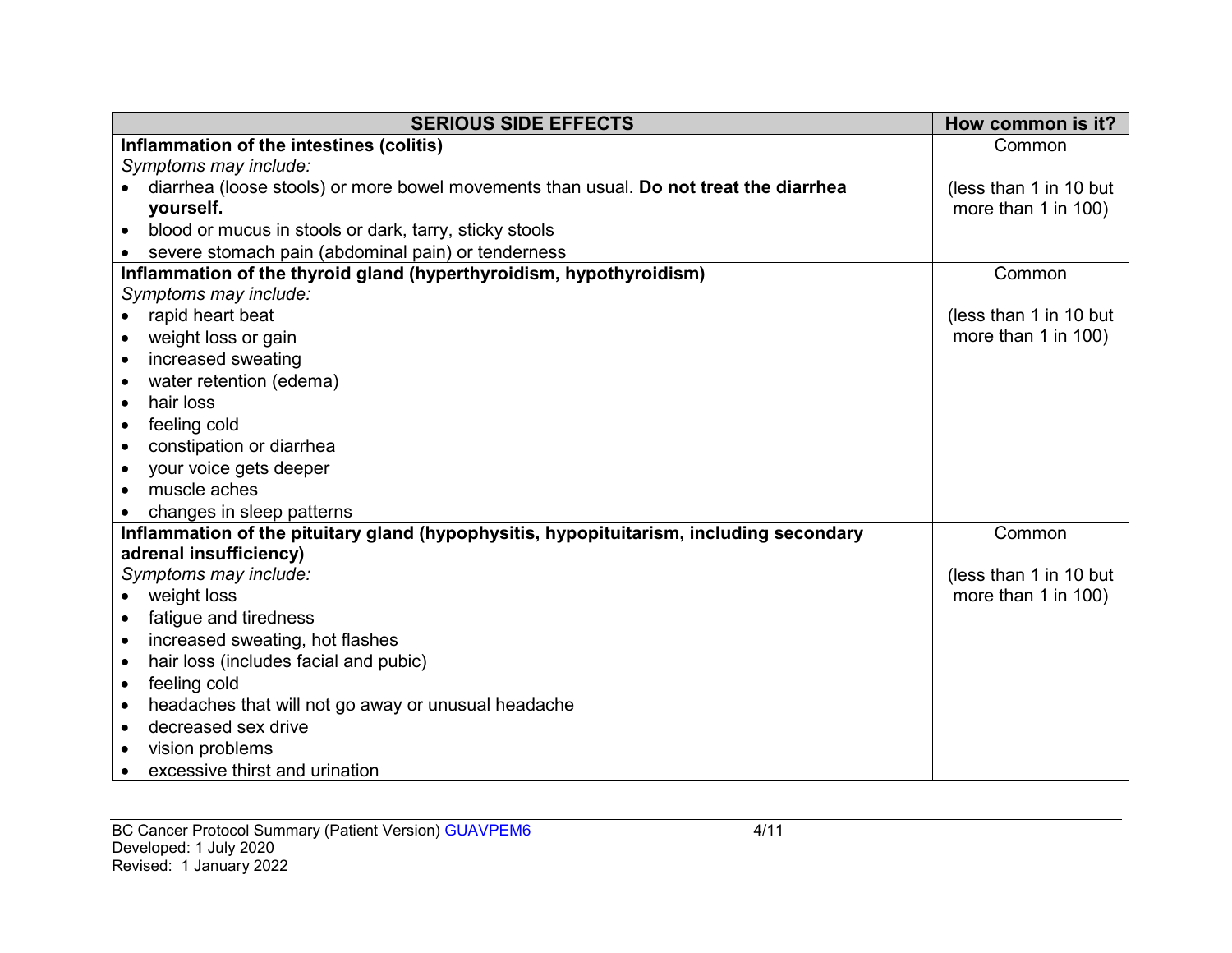| <b>SERIOUS SIDE EFFECTS</b>                     | How common is it?        |
|-------------------------------------------------|--------------------------|
| Inflammation of the lungs (pneumonitis)         | Common                   |
| Symptoms may include:                           |                          |
| shortness of breath                             | (less than 1 in 10 but   |
| chest pain                                      | more than $1$ in $100$ ) |
| coughing                                        |                          |
| <b>Problems with muscles</b>                    | Common                   |
| Symptoms may include:                           |                          |
| back pain                                       | (less than 1 in 10 but   |
| spasms                                          | more than 1 in $100$ )   |
| weakness                                        |                          |
| muscle pain                                     |                          |
| <b>Skin problems</b>                            | Common                   |
| Symptoms may include:                           |                          |
| rash                                            | (less than 1 in 10 but   |
| dry skin                                        | more than 1 in 100)      |
| Problems in other organs (nervous system, eyes) | Common                   |
| Symptoms may include:                           |                          |
| tingling, numbness, lack of energy              | (less than 1 in 10 but   |
| changes in eyesight                             | more than 1 in 100)      |
| dizziness                                       |                          |
| Blood sugar problems (type 1 diabetes mellitus) | Common                   |
| Symptoms may include:                           |                          |
| hunger or thirst                                | (less than 1 in 10 but   |
| a need to urinate more often                    | more than $1$ in $100$ ) |
| weight loss                                     |                          |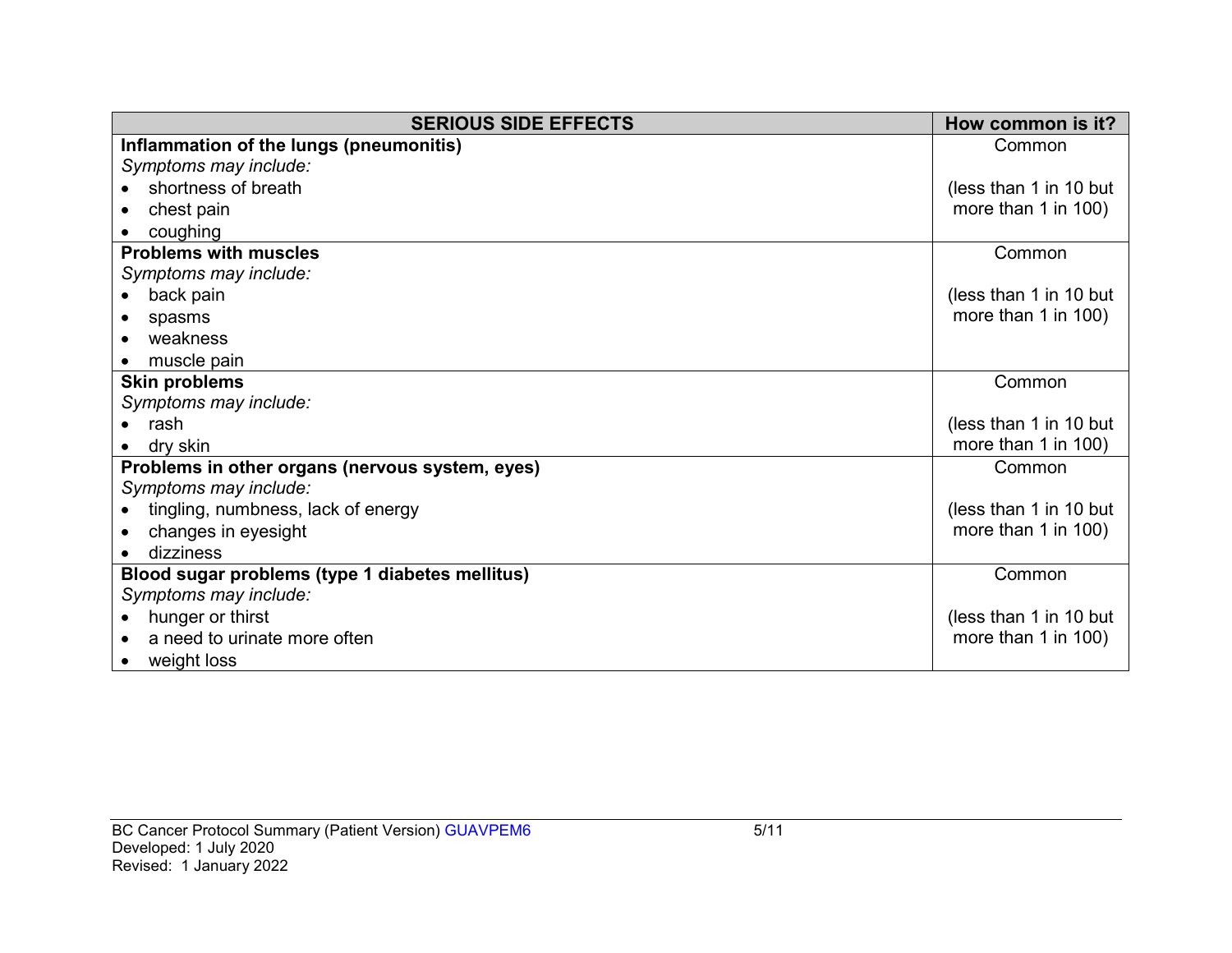| <b>SERIOUS SIDE EFFECTS</b>                       | How common is it?         |
|---------------------------------------------------|---------------------------|
| Inflammation of the liver (hepatitis)             | Uncommon                  |
| Symptoms may include:                             |                           |
| nausea or vomiting                                | (less than 1 in 100 but   |
| loss of appetite                                  | more than $1$ in $1000$ ) |
| pain on the right side of your stomach            |                           |
| yellowing of your skin or the whites of your eyes |                           |
| dark urine                                        |                           |
| bleeding or bruise more easily than normal        |                           |
| Inflammation of the kidneys (nephritis)           | Uncommon                  |
| Symptoms may include:                             |                           |
| changes in the amount or colour of your urine     | (less than 1 in 100 but   |
|                                                   | more than 1 in 1000)      |
| Problems in the pancreas                          | Rare                      |
| Symptoms may include:                             |                           |
| abdominal pain                                    | (less than 1 in 1000)     |
| nausea and vomiting                               | but more than 1 in        |
|                                                   | 10000)                    |
| <b>Infusion reactions</b>                         | Rare                      |
| Symptoms may include:                             |                           |
| shortness of breath                               | (less than 1 in 1000      |
| itching or rash                                   | but more than 1 in        |
| dizziness                                         | 10000)                    |
| fever                                             |                           |
| wheezing                                          |                           |
| flushing                                          |                           |
| feeling like passing out                          |                           |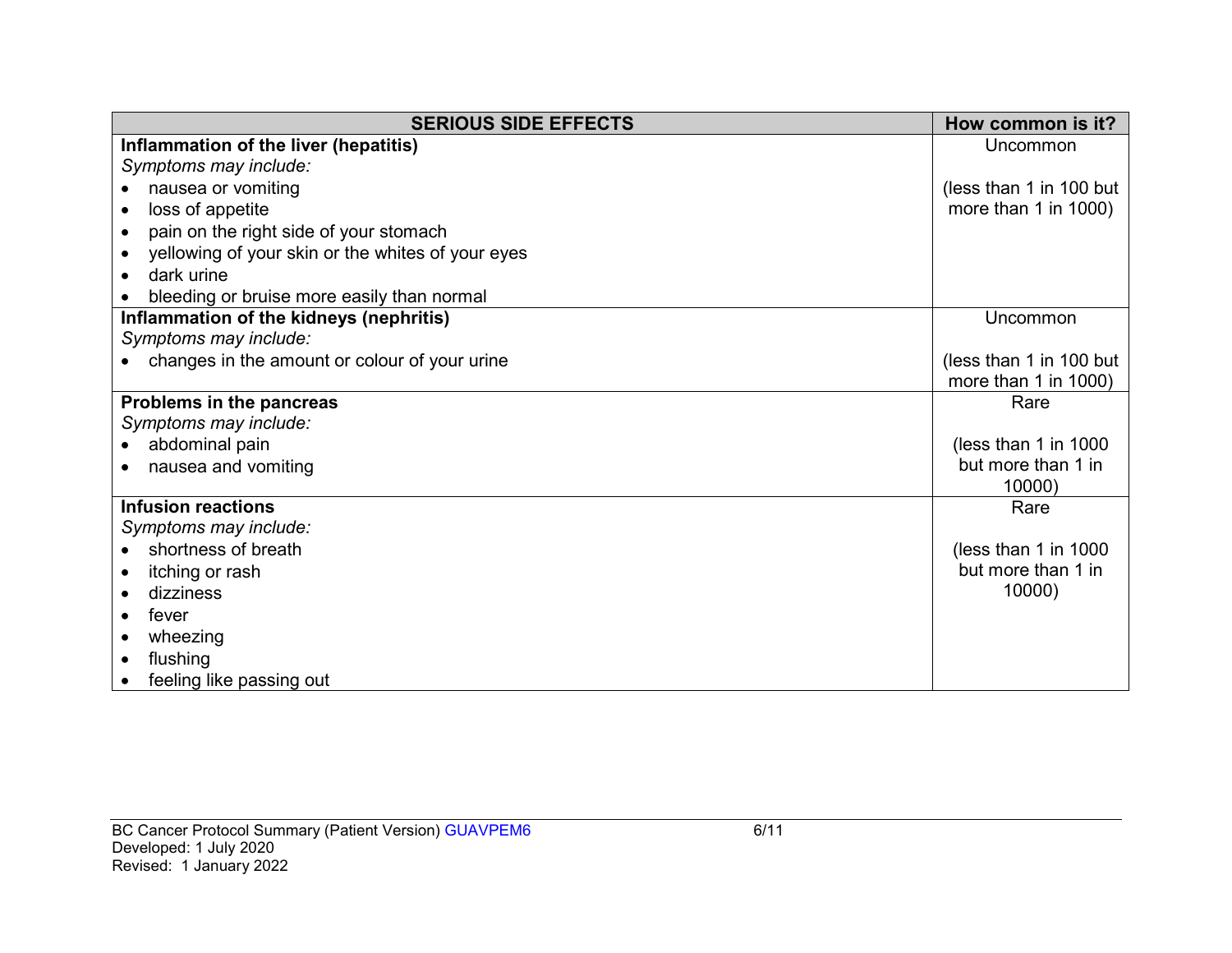| <b>OTHER SIDE EFFECTS</b>                                                                       | How common<br>is it? | <b>MANAGEMENT</b>                                                                                                                                                                                                                                                                                                                                                                                                                                                                                                                     |
|-------------------------------------------------------------------------------------------------|----------------------|---------------------------------------------------------------------------------------------------------------------------------------------------------------------------------------------------------------------------------------------------------------------------------------------------------------------------------------------------------------------------------------------------------------------------------------------------------------------------------------------------------------------------------------|
| Pain or tenderness may occur where<br>the needle was placed.                                    | Very rare            | Apply cool compresses or soak in cool water for 15-20 minutes<br>several times a day.                                                                                                                                                                                                                                                                                                                                                                                                                                                 |
| Nausea and vomiting may occur after<br>your treatment. Most people have little<br>or no nausea. | Rare                 | You may be given a prescription for antinausea drug(s) to<br>take before your treatment and/or at home. It is easier to<br>prevent nausea than treat it once it has occurred, so<br>follow directions closely.<br>Drink plenty of fluids.<br>$\circ$<br>Eat and drink often in small amounts.<br>Try the ideas in Food Choices to Help Control Nausea.*<br>If nausea and vomiting is persistent and you have other<br>symptoms of hepatitis, tell your doctor as soon as<br>possible. (see the table above for serious side effects.) |
| Fever may sometimes occur.                                                                      | Sometimes            | Take acetaminophen (e.g., TYLENOL®) every 4-6 hours, to<br>$\bullet$<br>a maximum of 4 g $(4000 \text{ mg})$ per day.<br>If you have other symptoms of colitis, tell your doctor as<br>soon as possible. (see the table above for serious side<br>effects.)                                                                                                                                                                                                                                                                           |
| <b>Constipation may sometimes occur.</b>                                                        | Sometimes            | Exercise if you can.<br>Drink plenty of fluids.<br>Try ideas in Suggestions for Dealing with Constipation.*<br>If you have other symptoms of colitis, tell your doctor as<br>soon as possible. (see the table above for serious side<br>effects.)                                                                                                                                                                                                                                                                                     |
| Headache may sometimes occur.                                                                   | Sometimes            | Take acetaminophen (e.g., TYLENOL®) every 4-6 hours if<br>$\bullet$<br>needed, to a maximum of 4 g (4000 mg) per day.<br>If headache is persistent and you have other symptoms of<br>inflammation of glands or Inflammation of the nerves,<br>tell your doctor as soon as possible. (see the table above<br>for serious side effects.)                                                                                                                                                                                                |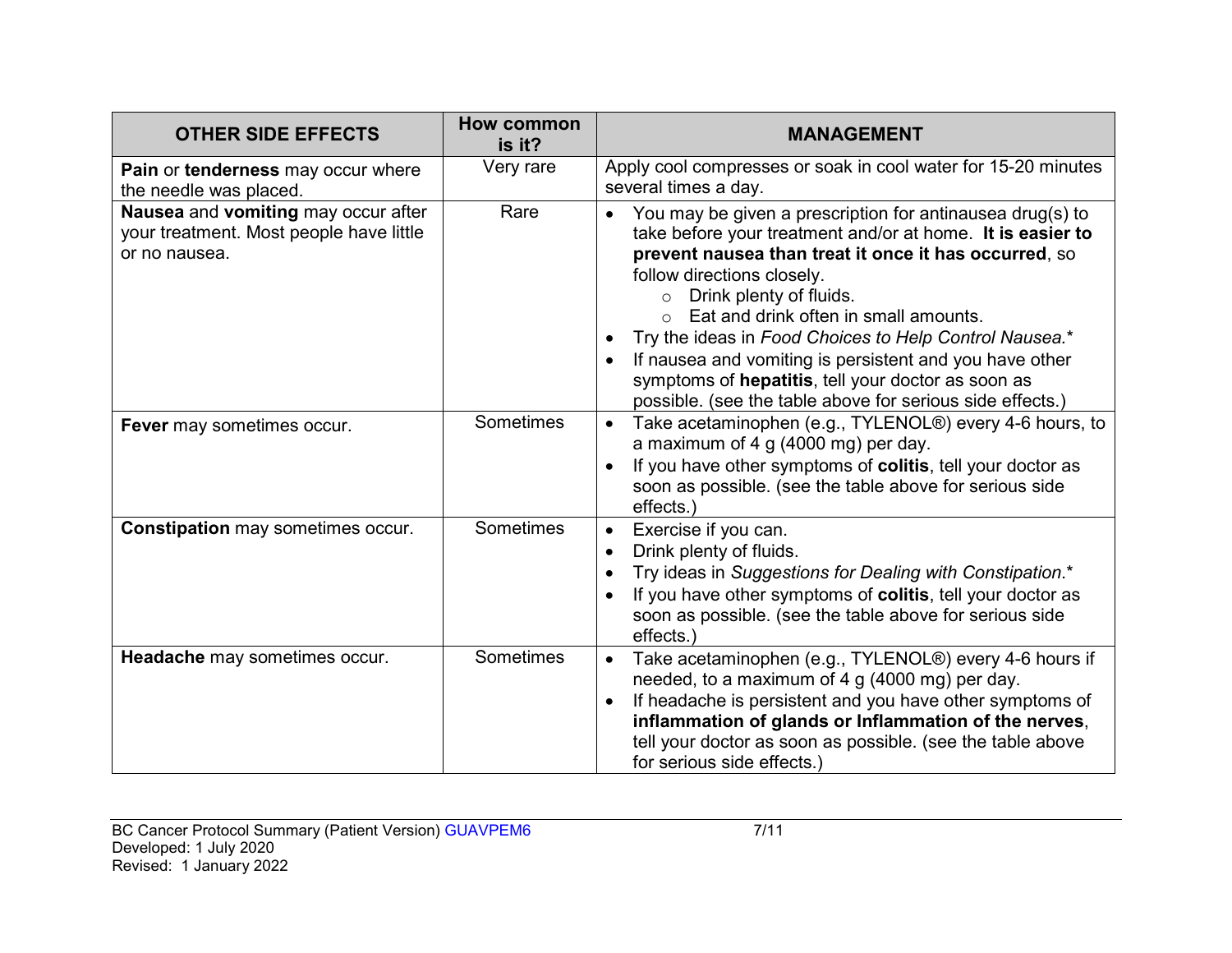| <b>OTHER SIDE EFFECTS</b>                                   | <b>How common</b><br>is it? | <b>MANAGEMENT</b>                                                                                                                                                                                                                                                                                                                                                     |
|-------------------------------------------------------------|-----------------------------|-----------------------------------------------------------------------------------------------------------------------------------------------------------------------------------------------------------------------------------------------------------------------------------------------------------------------------------------------------------------------|
| Loss of appetite and weight loss<br>sometimes occur.        | <b>Sometimes</b>            | Try the ideas in Food Ideas to Help with Decreased<br>Appetite.<br>If loss of appetite is persistent and you have other<br>symptoms of hepatitis, tell your doctor as soon as<br>possible. (see the table above for serious side effects.)                                                                                                                            |
| <b>Tiredness</b> and lack of energy may<br>sometimes occur. | Sometimes                   | Do not drive a car or operate machinery if you are feeling<br>tired.<br>Try the ideas in Your Bank to Energy Savings: Helping<br>People with Cancer Handle Fatigue.*<br>If tiredness is persistent and you have other symptoms of<br>hepatitis or inflammation of glands, tell your doctor as<br>soon as possible. (see the table above for serious side<br>effects.) |
| Hair loss is rare with pembrolizumab.                       | Rare                        | If hair loss is a problem, refer to For the Patient: Hair Loss Due<br>to Chemotherapy.*                                                                                                                                                                                                                                                                               |

### **\*Please ask your oncologist or pharmacist for a copy.**

**If you experience symptoms or changes in your body that have not been described above but worry you, or in any symptoms are severe, contact:**

 **\_\_\_\_\_\_\_\_\_\_\_\_\_\_\_\_\_\_\_\_\_\_\_\_ at telephone number:\_\_\_\_\_\_\_\_\_\_\_\_\_\_\_\_\_\_\_**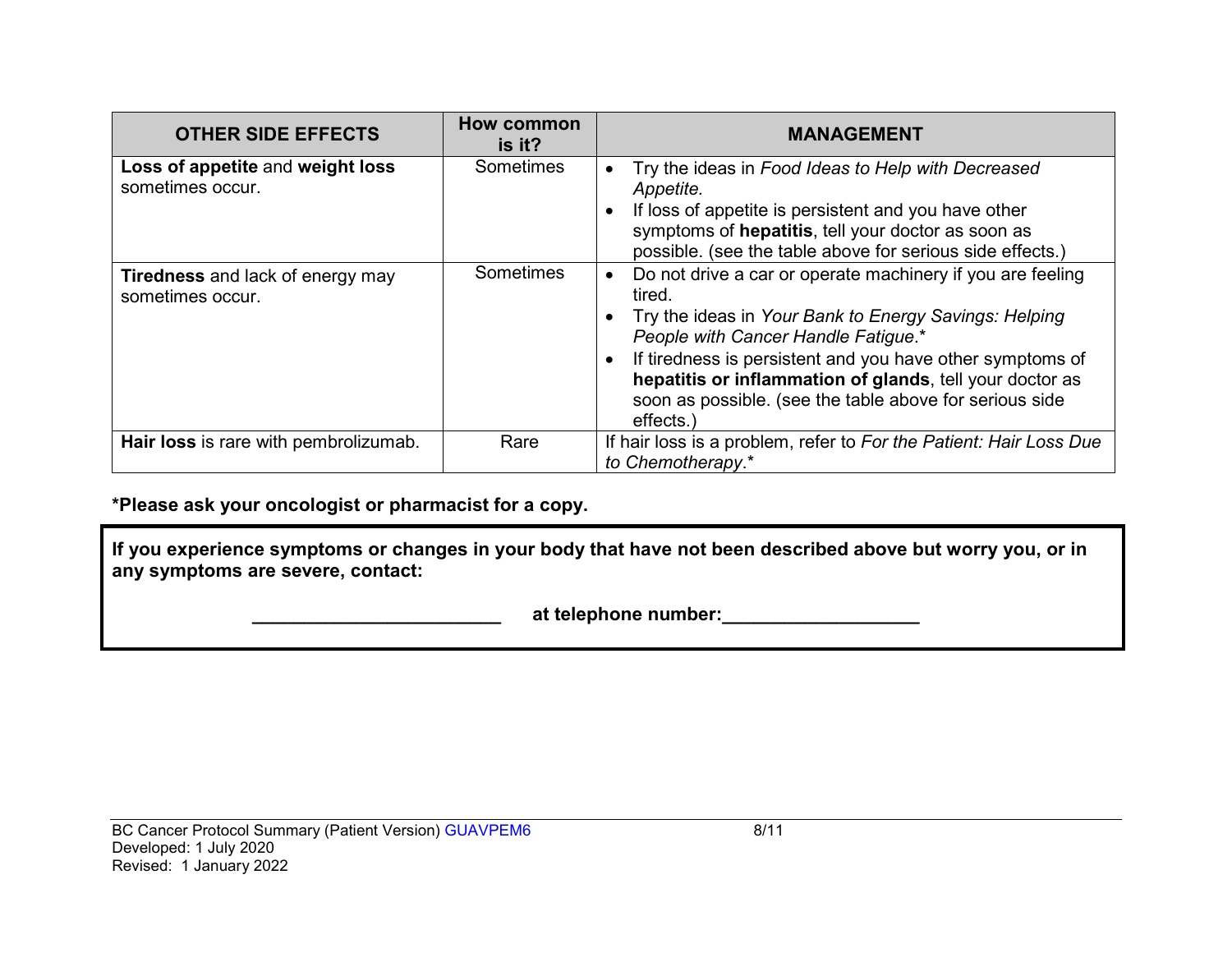| <b>BC</b><br>CAN                                                                                                                                                    | SEVERE IMMUNE-MEDIATED ADVERSE REACTIONS                                                                                   |  |
|---------------------------------------------------------------------------------------------------------------------------------------------------------------------|----------------------------------------------------------------------------------------------------------------------------|--|
| <b>MEDICAL</b>                                                                                                                                                      | Including enterocolitis, intestinal perforation, hepatitis,                                                                |  |
| <b>AI FRT</b>                                                                                                                                                       | dermatitis (including toxic epidermal necrolysis),                                                                         |  |
| <b>CER</b>                                                                                                                                                          | neuropathy, endocrinopathy, pneumonitis, myositis,                                                                         |  |
| <b>Provincial Health Services Authority</b>                                                                                                                         | myocarditis and toxicities in other organ systems.                                                                         |  |
| <b>NAME</b>                                                                                                                                                         | Duration of risk after treatment is unknown.                                                                               |  |
| has received<br>CHECKPOINT INHIBITOR IMMUNOTHERAPY:<br>Immune-Mediated Adverse Reactions<br>ALWAYS CARRY THIS CARD AND SHOW TO<br>PHYSICIANS INCLUDING ANESTHETISTS | FOR MORE INFORMATION:<br>www.bccancer.bc.ca/health-professionals/professional-resources/cancer-drug-manual<br>Rev Aug 2018 |  |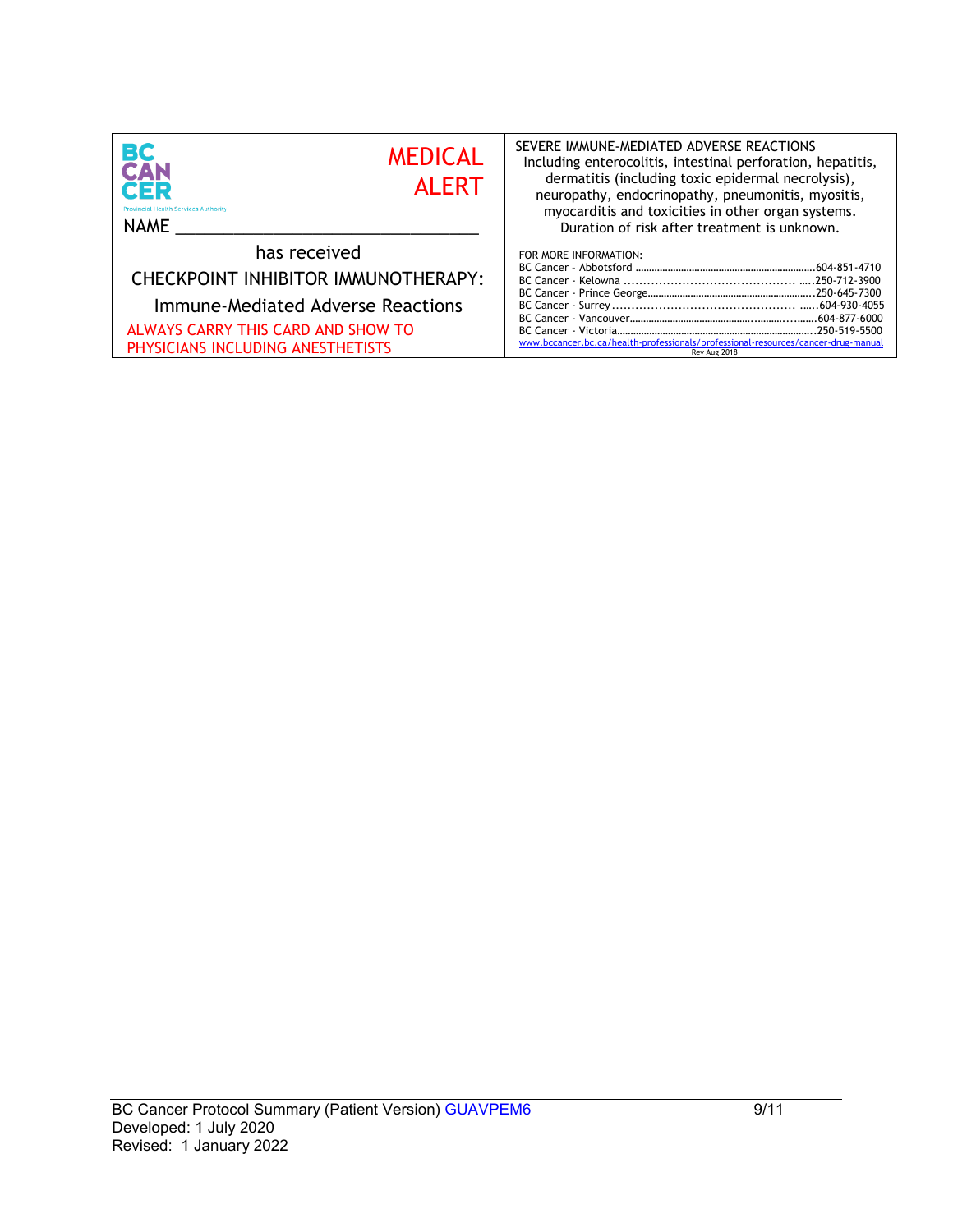| al Health Services Authority                                                                                                                                                                                                   |       |
|--------------------------------------------------------------------------------------------------------------------------------------------------------------------------------------------------------------------------------|-------|
| To Whom It May Concern:                                                                                                                                                                                                        |       |
|                                                                                                                                                                                                                                |       |
|                                                                                                                                                                                                                                |       |
| Medical Oncologist New York and Service Contract of the Contract of the Contract of the Contract of the Contract of the Contract of the Contract of the Contract of the Contract of the Contract of the Contract of the Contra |       |
|                                                                                                                                                                                                                                |       |
|                                                                                                                                                                                                                                |       |
|                                                                                                                                                                                                                                |       |
| This patient is receiving immunotherapy at the BC Cancer and is at risk of immune-related                                                                                                                                      |       |
| toxicities which may be life threatening and require urgent management.                                                                                                                                                        |       |
| Immunotherapy toxicities are different from those encountered with standard chemotherapy                                                                                                                                       |       |
| or targeted therapies. The immune system may become dysregulated during immunotherapy                                                                                                                                          |       |
| treatment, leading to symptoms and findings which mimic autoimmune disorders. Adverse                                                                                                                                          |       |
| events can occur during or following treatment and can be life threatening. Any organ system                                                                                                                                   |       |
| in the body is at risk including, but not limited to:                                                                                                                                                                          |       |
| Lungs (pneumonitis, pleuritis, sarcoidosis)                                                                                                                                                                                    |       |
| Gastrointestinal (colitis, ileitis, pancreatitis)                                                                                                                                                                              |       |
| Liver (hepatitis)                                                                                                                                                                                                              |       |
| Skin (rash, Stevens-Johnson syndrome)<br>Endocrine (hypophysitis, adrenal insufficiency, hypo/hyperthyroidism, type 1 diabetes mellitus)                                                                                       |       |
| Renal (interstitial nephritis)                                                                                                                                                                                                 |       |
| Blood (hemolytic anemia, thrombocytopenia, neutropenia)                                                                                                                                                                        |       |
| Neurologic (encephalitis, Guillain-Barré syndrome, meningitis, myasthenia gravis, neuropathy)                                                                                                                                  |       |
| Musculoskeletal (myositis, arthritis)<br>Cardiovascular (pericarditis, myocarditis, vasculitis)                                                                                                                                |       |
| Ophthalmologic (uveitis, scleritis, episcleritis, conjunctivitis, retinitis)                                                                                                                                                   |       |
| Management of immune-related toxicities necessitates prompt coordination with a medical                                                                                                                                        |       |
| oncologist with initiation of high dose corticosteroids, and may require referral to the                                                                                                                                       |       |
| appropriate subspecialty. If you suspect your patient is presenting with immune-related                                                                                                                                        |       |
| toxicity, please contact the patient's medical oncologist directly or if after hours contact the                                                                                                                               |       |
| on-call physician, or as per your local centre's process (next page). Additional information on                                                                                                                                |       |
| immunotherapy toxicity treatment algorithms is located at the end of the above posted<br>protocol at www.bccancer.bc.ca.                                                                                                       |       |
|                                                                                                                                                                                                                                |       |
|                                                                                                                                                                                                                                |       |
| <b>BC Cancer Systemic Therapy Program</b>                                                                                                                                                                                      | $1/2$ |
| Developed: 28 Nov 2017<br>Revised:                                                                                                                                                                                             |       |